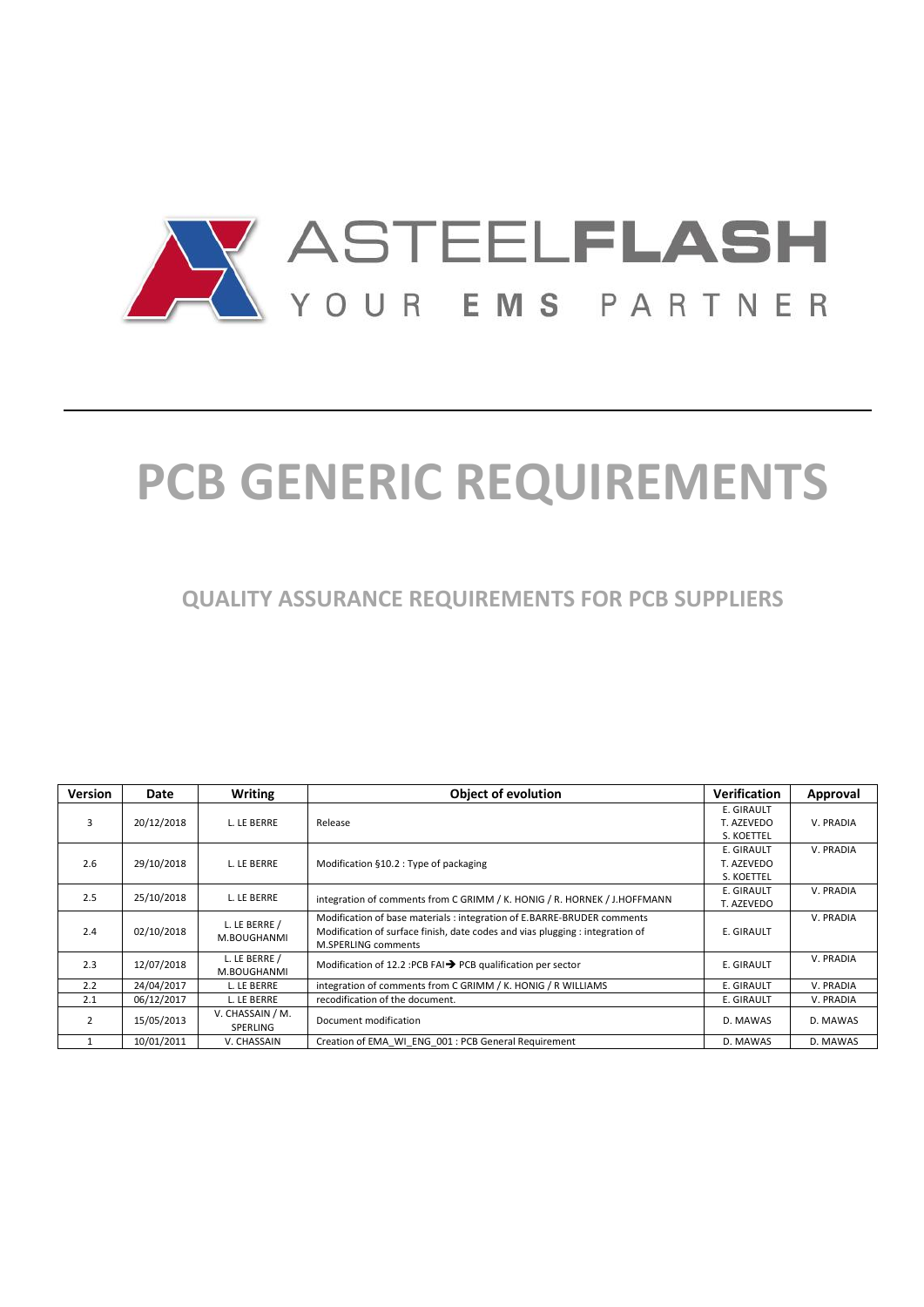

**CRP\_09\_PRO\_ 009\_B**

# **English Version**

Composition of the review committee:

|                   | <b>AMER</b> | <b>WEMEA</b>    | <b>EEMEA</b> | <b>APAC</b> | <b>CORPORATE</b> |  |
|-------------------|-------------|-----------------|--------------|-------------|------------------|--|
|                   |             | V. Chassain     |              |             |                  |  |
| Technical expert  |             | M. Sperling     | K. Hönig     | R. Yao      | E. Girault       |  |
|                   |             | E. Barre-Bruder |              |             |                  |  |
|                   |             | S. Vernin       | C Grimm      |             |                  |  |
| Purchasing expert | Cary Lo     | E. Benjeddou    | c. Yao       | T. Azevedo  |                  |  |

# 1. **PURPOSE**

The object of his specification it to define the procurement of the printed circuit boards, for the following technologies:

- Rigid board
- Rigid-Flex board
- Flex-board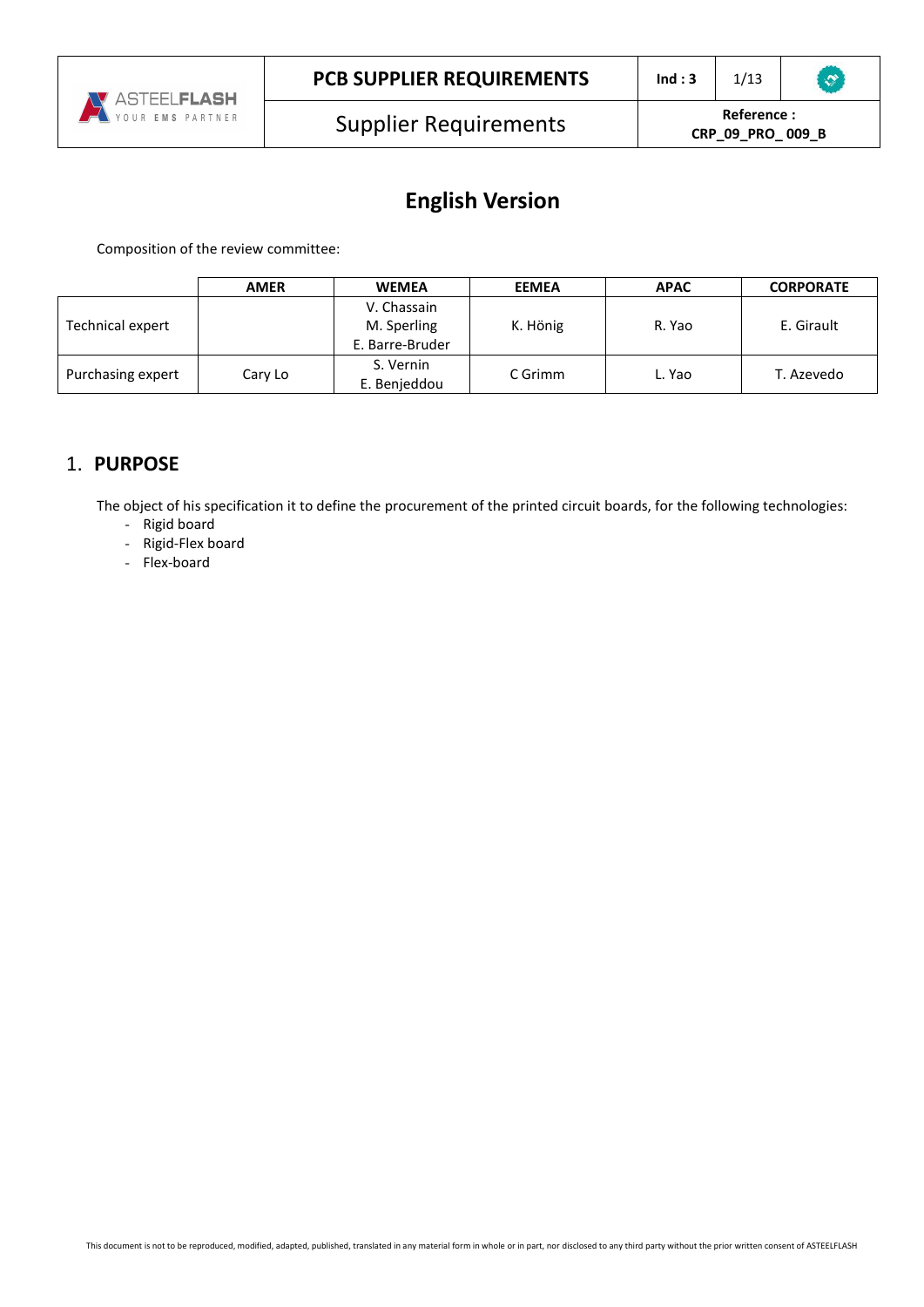

**Supplier Requirements** 

Reference: CRP\_09\_PRO\_009\_B

# 2. SUMMARY

| 1.     |  |
|--------|--|
| 2.     |  |
| 3.     |  |
| 4.     |  |
| 5.     |  |
| 5.1    |  |
| 5.2    |  |
| 5.2.1  |  |
| 5.2.2  |  |
| 5.3    |  |
| 5.4    |  |
| 5.4.1  |  |
| 5.4.2  |  |
| 5.4.3  |  |
| 5.4.4  |  |
| 5.5    |  |
| 5.5.1  |  |
| 5.5.2  |  |
| 5.6    |  |
| 6.     |  |
| 7.     |  |
| 8.     |  |
| 8.1    |  |
| 8.2    |  |
| 9.     |  |
| 9.0    |  |
| 9.1    |  |
|        |  |
| 10.1   |  |
| 10.2   |  |
| 10.2.1 |  |
| 10.2.2 |  |
| 10.3   |  |
| 11.    |  |
| 12.    |  |
| 12.1   |  |
| 12.2   |  |
| 12.3   |  |
|        |  |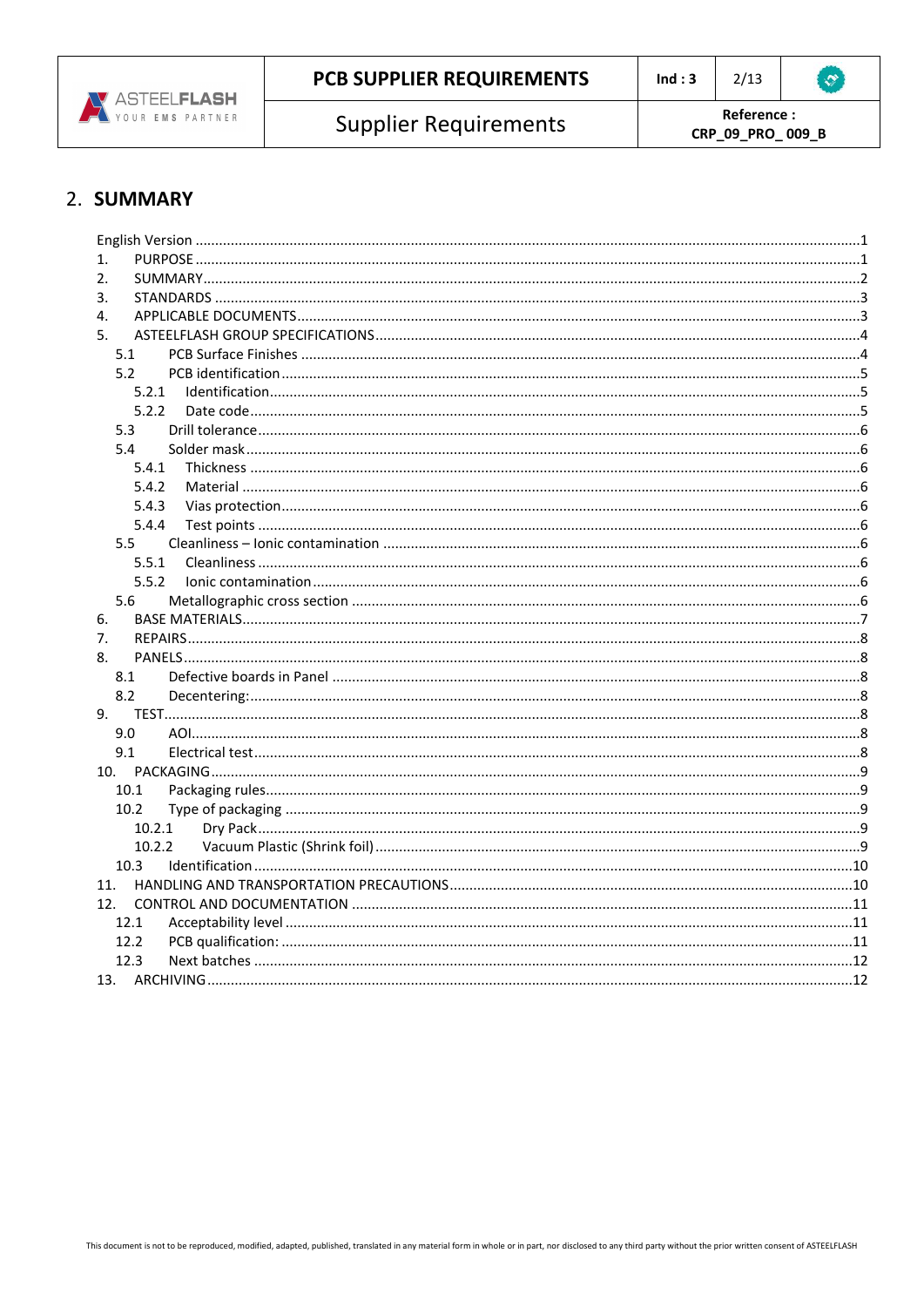

# 3. **STANDARDS**

| ANSI/IPC-SM-840   | Qualification and Performance specification of permanence solder mask                                            |
|-------------------|------------------------------------------------------------------------------------------------------------------|
| <b>IPC 4562</b>   | Metal Foil for Printed Board Applications                                                                        |
| <b>IPC-2221</b>   | Generic Standard on Printed Board Design                                                                         |
| <b>IPC-2222</b>   | Sectional Standard on Rigid Organic Printed Boards                                                               |
| <b>IPC-2223A</b>  | Sectional Design Standard for Flexible Printed Boards                                                            |
| <b>IPC-2226</b>   | Sectional Design Standard for HDI Printed Boards                                                                 |
| IPC-4101          | Specification for Base. Materials for Rigid and Multilayer Printed Boards                                        |
| <b>IPC-4550</b>   | General Specification for PCB Surface Finishes                                                                   |
| <b>IPC-4552</b>   | Specification for Electroless Nickel/immersion Gold (ENIG) Plating for PCB's                                     |
| <b>IPC-4554</b>   | Specification for chemical Tin                                                                                   |
| <b>IPC-4562</b>   | Metal Foil for Printed Board Applications                                                                        |
| <b>IPC-4761</b>   | Design Guide for Protection of Printed Board Via Structures                                                      |
| IPC-6011          | Generic Performance Specification for Printed Boards                                                             |
| IPC-6012          | Qualification and Performance Specification for Rigid Printed Boards                                             |
| <b>IPC-6012DA</b> | Automotive Applications Addendum Qualification and Performance Specification for Rigid Printed Boards            |
| IPC-6013          | Qualification and Performance Specification for Flexible Printed Boards                                          |
| IPC-6015          | Qualification and Performance Specification for Organic Multichip Module Mounting and Interconnecting Structures |
| IPC-6016          | Qualification and Performance Specification for High Density Interconnect (HDI) Layers or Boards                 |
| <b>IPC-6018</b>   | Microwave End Product Board Inspection and Test                                                                  |
| <b>IPC-7721</b>   | Repair and Modification of Printed Boards                                                                        |
| <b>IPC-9252</b>   | Guideline for requirements for electrical testing for unpopulated circuit board                                  |
| <b>IPC-A-600</b>  | Acceptability of Printed Boards                                                                                  |
| <b>IPC-MC-324</b> | Performance Specification for Metal Core Boards                                                                  |
| <b>IPC-ML-960</b> | Qualification and Performance for Mass Lamination Panels for Multilayer Printed Boards                           |
| <b>IPC-TF-870</b> | Qualification and Performance of Polymer Thick Film Printed Boards                                               |
| <b>IPC-TM-650</b> | <b>Test Method Manual</b>                                                                                        |
| J-STD-003         | Solderability Test for printed Board                                                                             |

# 4. **APPLICABLE DOCUMENTS**

Following hierarchy is binding:

- 1. Customer files & Specifications
- 2. Asteelflash PCB Generic Requirement & Specification sheet
- 3. Norms/standards

The supplier must ensure that deviations from the requirements of the contract or order are communicated, shared with the customer and resolved.

NB: The supplier should perform a manufacturability analysis (eg. DFM (Design for Manufacturing)…) for all new PCB before the start of production. Any deviation identified must be formalized through an official document (eg. EQ ...)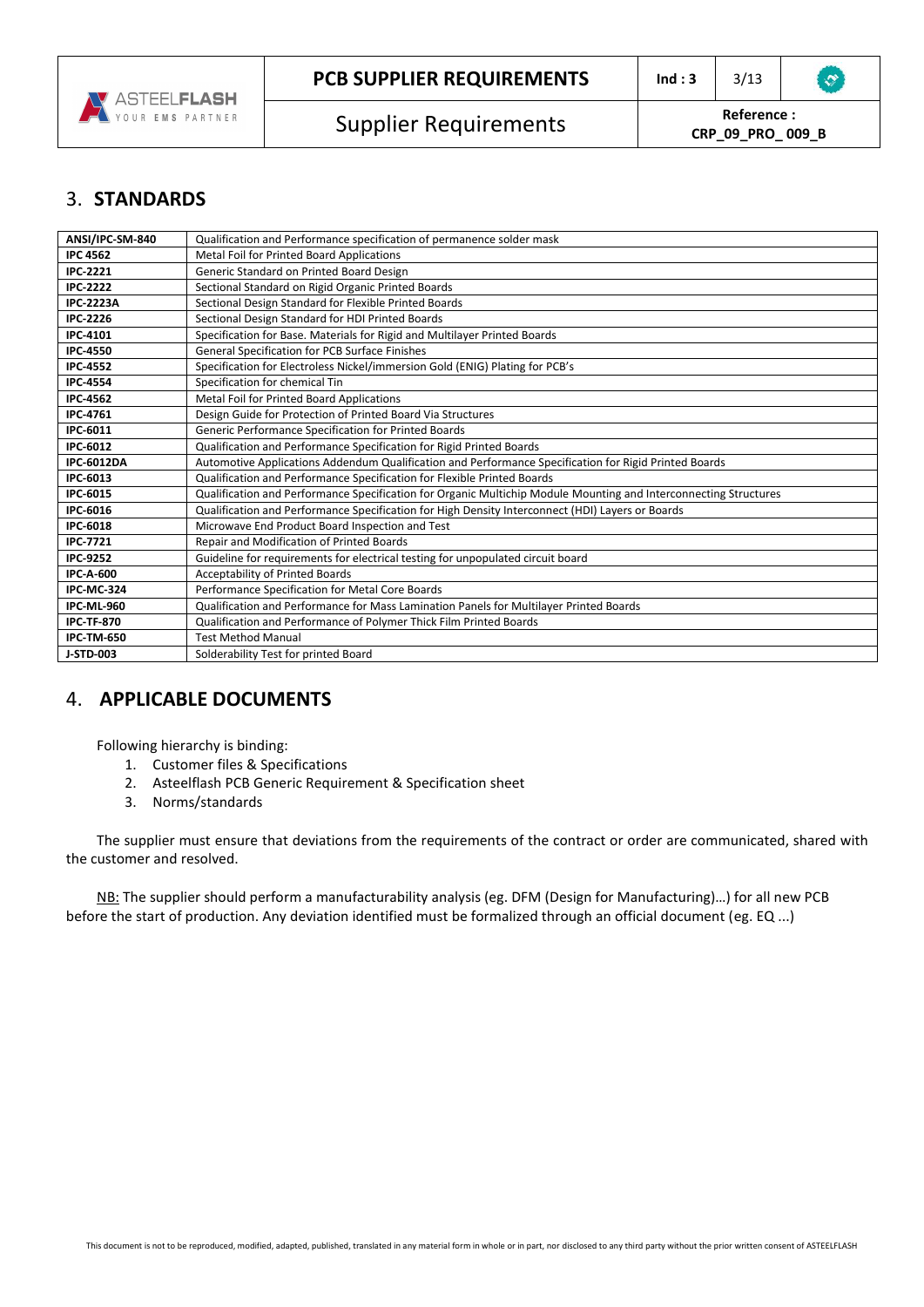

# 5. **ASTEELFLASH GROUP SPECIFICATIONS**

#### 5.1 PCB SURFACE FINISHES

Find below PCB surface finishes thickness required by Asteelflash and IPC recommendations for information only.

|                                                                        | <b>Thickness</b>                                                                                                  |                                                                                                                                            |
|------------------------------------------------------------------------|-------------------------------------------------------------------------------------------------------------------|--------------------------------------------------------------------------------------------------------------------------------------------|
| <b>Surface Finish</b>                                                  | <b>Asteelflash requirements</b>                                                                                   | IPC requirements (IPC 6012/6013/6018)<br>for information only                                                                              |
| HASL Lead free (SAC<br>or Sn100C )/ pb                                 | 100% solderable and wetting<br>$0.5 \mu m - 40 \mu m$ (wetting: 100%)                                             | 100% solderable and wetting                                                                                                                |
| Immersion tin                                                          | 100% solderable and wetting<br>$>= 1,0 \mu m$ (wetting: 100%)                                                     | 100% solderable and wetting                                                                                                                |
| <b>Immersion Silver</b>                                                | 100% solderable and wetting<br>AABUS (As Agreed Upon Between User and Supplier.)                                  | 100% solderable and wetting                                                                                                                |
| ENIG (Electroless Ni /<br>Immersion Au) / Gold<br>plating)             | Au: 0,05 μm - 0,12 μm<br>Ni: 3µm - 7 µm                                                                           | Au 0,05 μm - 0,12 μm<br>$Ni > 3 \mu m$                                                                                                     |
| Electrolytic gold<br>(hard gold)<br>Plug contact e.g.<br>keyboard base | $1,25 \mu m$ >= Au >= - 3 $\mu m$<br>Ni: 4-7 µm                                                                   | Au > 0,8 $\mu$ m (Class 2) or > 1,25 $\mu$ m (Class 3)<br>$Ni > 2.5 \mu m$                                                                 |
| Electrolytic gold<br>(gold wire bonding)                               | Thermosonic bonding: Au: 0,8 µm - 1,5 µm<br>Ultrasonic bonding: 0,5 - 1 µm<br>Ni: 4-7 um<br>Use pure gold (99,9%) | Thermosonic bonding: Au: $> 0.3 \mu m$ (Class 2) or $> 0.8 \mu m$<br>(Class 3)<br>Ultrasonic bonding: Au: $> 0.05 \mu m$<br>$Ni > 3 \mu m$ |
| Electrolytic<br>gold(SMT pads)                                         | Au: 0,12 μm - 0,25 μm<br>$Ni:3 \mu m - 7 \mu m$                                                                   | Au < $0,45 \mu m$<br>$Ni > 3 \mu m$                                                                                                        |
| Flash Gold                                                             | Au 0,05 μm - 0,12 μm<br>Ni: 3 um - 7 um                                                                           | Au 0,05 μm - 0,12 μm<br>$Ni > 1,2 \mu m$                                                                                                   |
| OSP / Passivation                                                      | solderable<br>$0,3 - 0,5 \mu m$                                                                                   | solderable                                                                                                                                 |

The exact value of the thickness should be notified by Asteelflash or Asteelflash's customer in the specification PCB sheet.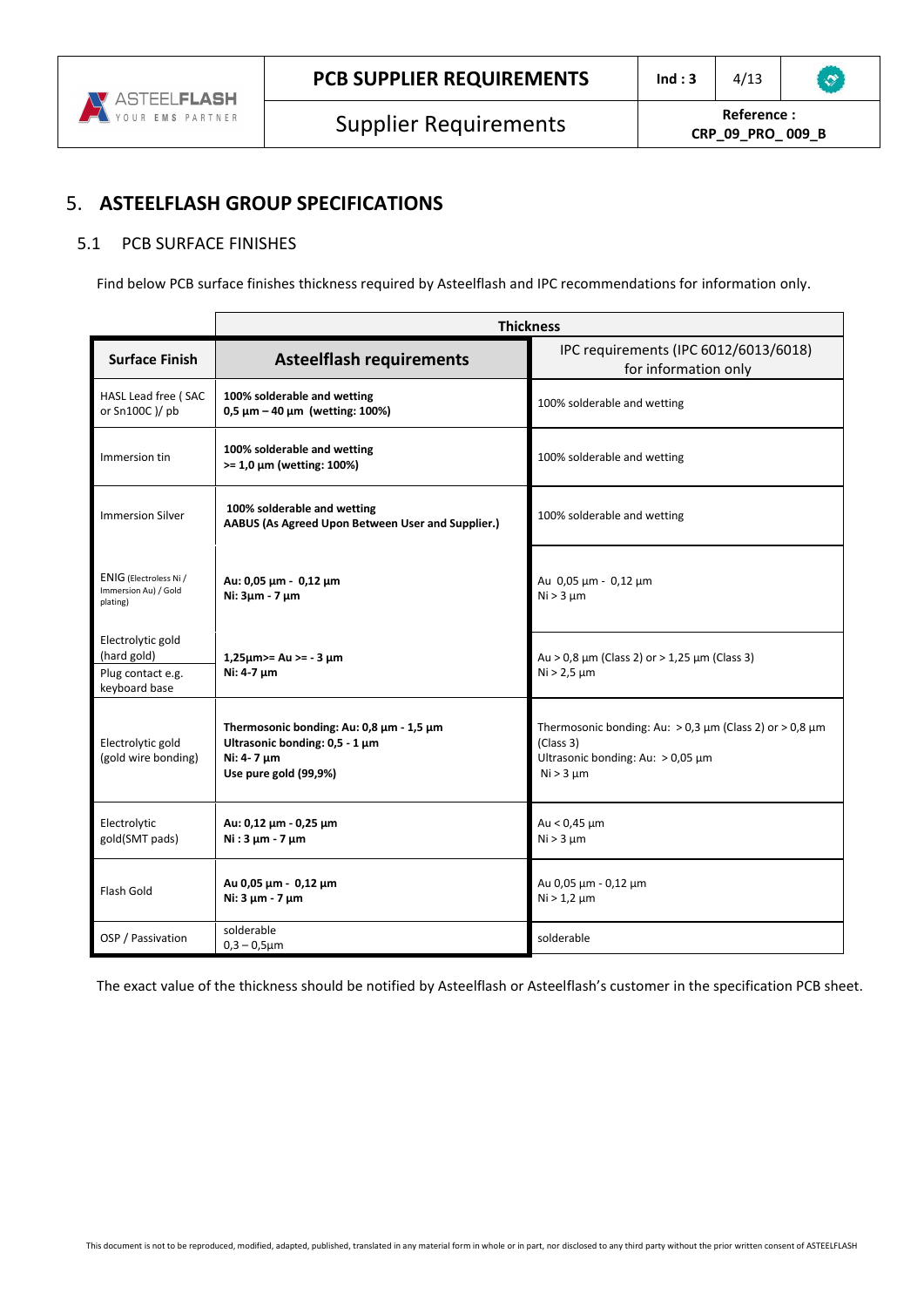

#### 5.2 PCB IDENTIFICATION

#### 5.2.1 **Identification**

On Unit PCB

Each batch is a homogeneous production (all manufacturing conditions being identical). Batch is identified with its date code marked on all unit PCB's (YY-WW: year week [example: 16-33, week 33 of year 2016]), plus following information if specified in the PCB specification sheet: UL marking, manufacturer's logo, RoHS marking, 2D marking…

 $\triangleright$  On the technical area (break away tab)

This information could exist on the panelization drawing provided. Each technical area should mention the following information :



#### 5.2.2 **Date code**

At the incoming, the date code of PCB must be in accordance with the information notified below:

| <b>Surface Finish</b>                | <b>Expiry date</b> | Incoming date code<br>PCB supplier and Asteelflash site in<br>the same region :<br><b>EMEA to EMEA / APAC to APAC/</b><br><b>AMER to AMER</b> | Incoming date code<br><b>PCB supplier and Asteelflash</b><br>site in different region :<br>APAC to EMEA / APAC to<br>AMER $/$ |
|--------------------------------------|--------------------|-----------------------------------------------------------------------------------------------------------------------------------------------|-------------------------------------------------------------------------------------------------------------------------------|
| HAL lead free or Sn Pb               | 12 months          | $<$ 2 months                                                                                                                                  | $<$ 4 months                                                                                                                  |
| ENIG (Electroless Ni / Immersion Au) | 12 months          | $<$ 2 months                                                                                                                                  | $<$ 4 months                                                                                                                  |
| Electrolytic Gold(Ni/Au)             | 36 months          | < 26 months                                                                                                                                   | < 26 months                                                                                                                   |
| Immersion tin                        | 6 months           | $<$ 2 months                                                                                                                                  | $< 2$ months                                                                                                                  |
| <b>OSP</b>                           | 6 months           | $<$ 2 months                                                                                                                                  | $<$ 2 months                                                                                                                  |
| Immersion silver                     | 6 months           | $< 2$ months                                                                                                                                  | $< 2$ months                                                                                                                  |

 Nevertheless, a deviation can be subjected to AsteelFlash, mentioning the number of layers, date code, solderability test conditions (methods, bath…). Panels should be identified and must be isolated from the rest of the shipping and a solderability test must be provided.

NB: Beyond the expiry date:

- For the immersion Ni-Au finish: circuit boards can be deoxidized one time. They have so to be soldered into the next 2 weeks. Only one reactivation is allowed.
- For the immersion tin finish: the stripping is not allowed and PCB have to be scrapped.

Reminder: Tin finished circuit board must be stored in a temperature controlled environment. The temperature must not exceed 25°C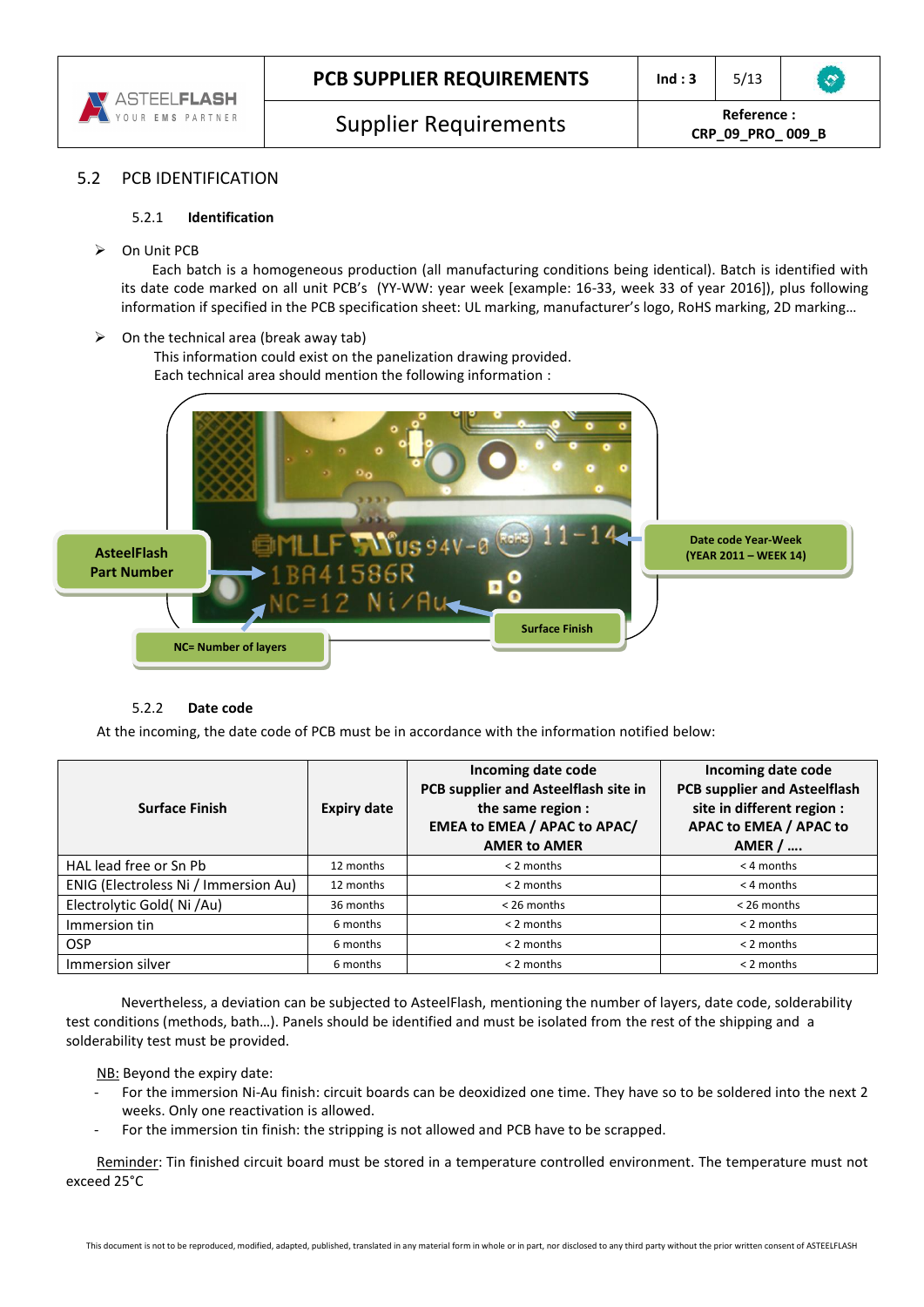

#### 5.3 DRILL TOLERANCE

Drill tolerance is specified in the PCB specification sheet. If not, unplated holes, tolerance is +/- 0,05mm for all diameters.

#### 5.4 SOLDER MASK



| $T1 =$ on conductor edge               | $> 5 \mu m$               |
|----------------------------------------|---------------------------|
| $T2$ = on base material                | $15 \mu m < T < 45 \mu m$ |
| $T3$ = on via through connection (via) | < 45 um                   |
| T4 = on conductor surface              | $<$ 45 $\mu$ m            |

#### 5.4.2 **Material**

Solder masks must correspond with IPC-SM-840 Class H

The solder marks must be compatible with the conformal coating material which could be used on the PCBA (surface tension) and specified in the PCB data.

#### 5.4.3 **Vias protection**

Via protection specifications must correspond to IPC-4761.

#### 5.4.4 **Test points**

According to IPC 6012, chapter 3.7.1.e, test points should be free of solder mask unless coverage is specified.

#### 5.5 CLEANLINESS – IONIC CONTAMINATION

#### 5.5.1 **Cleanliness**

Before packaging, circuit board must be cleaned to avoid any residues, dust, finger print and any contaminants.

#### 5.5.2 **Ionic contamination**

The solvent resistivity shall be done in accordance with IPC-6010 series unless otherwise specified. The specimens shall be tested for ionic contamination in accordance with IPC TM 650 chap 2.3.25 and 2.3.26.

#### 5.6 METALLOGRAPHIC CROSS SECTION

Coupon must be representative of the circuit board (diameter of the smallest holes, areas with high density of vias [ratio the most important], diameter of the vias which predominates, diameter of the plugging holes which predominates in the circuit board). This cut must be identified with the AsteelFlash Group code and the date code.

The result of the cross section, before and after thermal shock, must be integrated into the PCB report.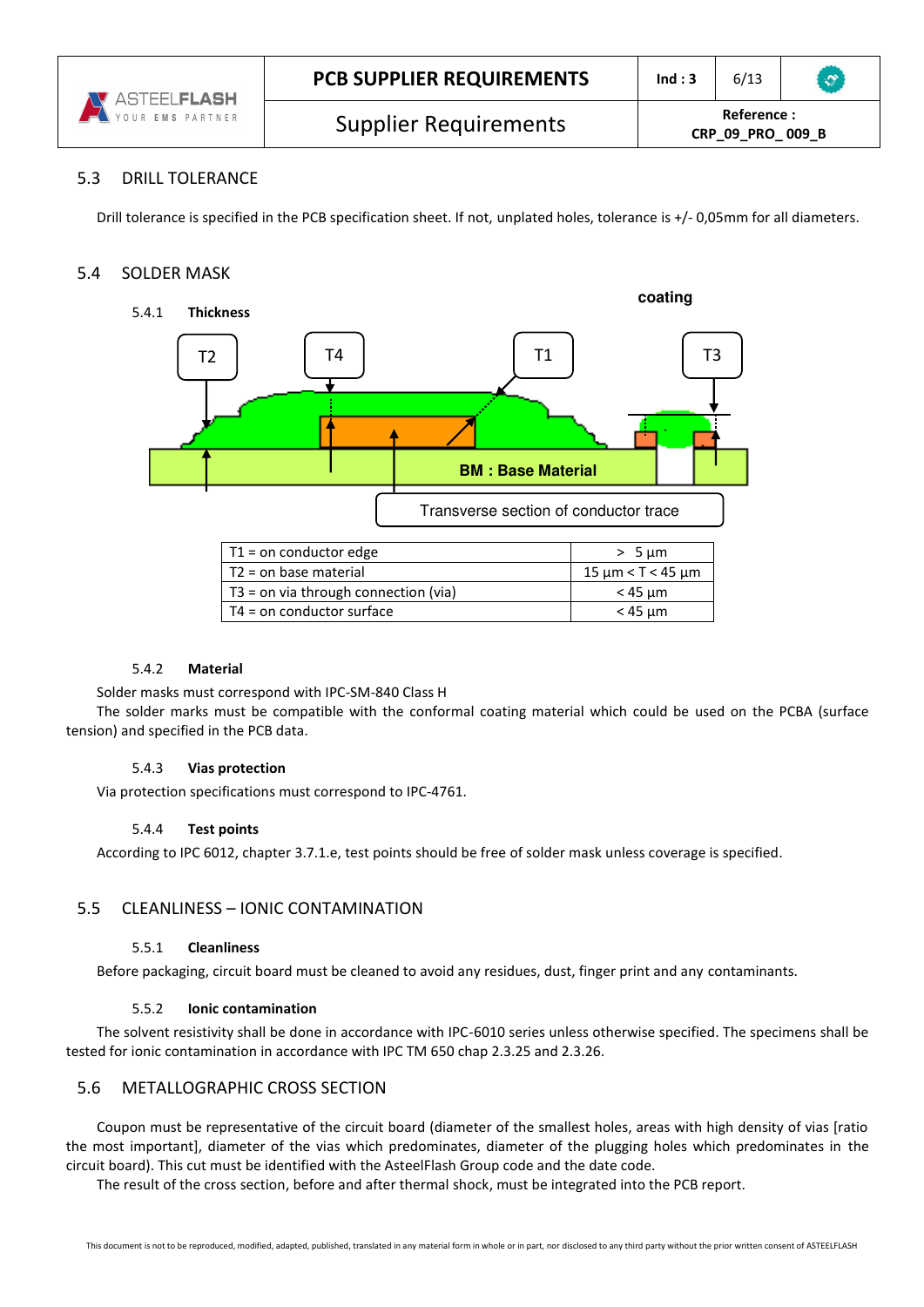

# 6. **BASE MATERIALS**

Base materials are the ones characterized in IPC 4101 - datasheets 99, 124, 126 and 129.

Without any specific requirements, AsteelFlash Group requires:

| <b>TECHNOLOGY</b>                                                                                                                                                                                                                                                                                                                                                                                   | <b>IPC4101 Data Sheet Requirement</b> |                      |                  |                  |
|-----------------------------------------------------------------------------------------------------------------------------------------------------------------------------------------------------------------------------------------------------------------------------------------------------------------------------------------------------------------------------------------------------|---------------------------------------|----------------------|------------------|------------------|
|                                                                                                                                                                                                                                                                                                                                                                                                     | 99                                    | 124                  | 126              | 129              |
| Criteria 1 : IPC-A-600 Class 1 or 2<br>Or<br>Criteria 2 : File customer request a minimal Tg of 140°C<br>Or<br><b>Criteria 3</b> : PCB with $< 8$ layers                                                                                                                                                                                                                                            |                                       |                      | <b>VALIDATED</b> |                  |
| Criteria 1: : IPC-A-600 Class 3<br>Or<br>Criteria 2 : File customer request a minimal Tg of 170°C<br>Or<br>Criteria 3 : PCB with buried or blind via, sequential build up or semi<br>sequential build up<br>0r<br>Criteria 4 : PCB with xBGA or shielding<br>Or<br>Criteria 5: Controlled impedances<br>Or<br>Criteria 6: Fine pitch components 0.5mm<br>Or<br>Criteria 7: 1 Mhz >Frequency > 1 Ghz |                                       | <b>NOT VALIDATED</b> |                  | <b>VALIDATED</b> |
| Criteria 1: IPC-A-600 Class 3<br>Or<br>Criteria 2 : File customer request a minimal Tg of 170°C<br>Or<br>Criteria 3 : PCB with buried or blind via, sequential build up or semi<br>sequential build up<br>0r<br>Criteria 4 : PCB with xBGA or shielding<br>Or<br>Criteria 5: Controlled impedances<br>Or<br>Criteria 6: Fine pitch components 0.5mm<br>Or<br>Criteria 7: 1 Ghz > Frequency > 10 Ghz |                                       | <b>NOT VALIDATED</b> |                  | <b>VALIDATED</b> |

If the base material provided is not following these datasheets, the supplier should submit a deviation request to AsteelFlash for approval.

In any case, the supplier must provide to AsteelFlash the name and reference of base material. Mix of base material is forbidden.

NB: for single or double face boards, supplier is able to propose another base material with lower specification (Tg > 130°C, datasheet 92, 93).

Furthermore, base copper must be HTE.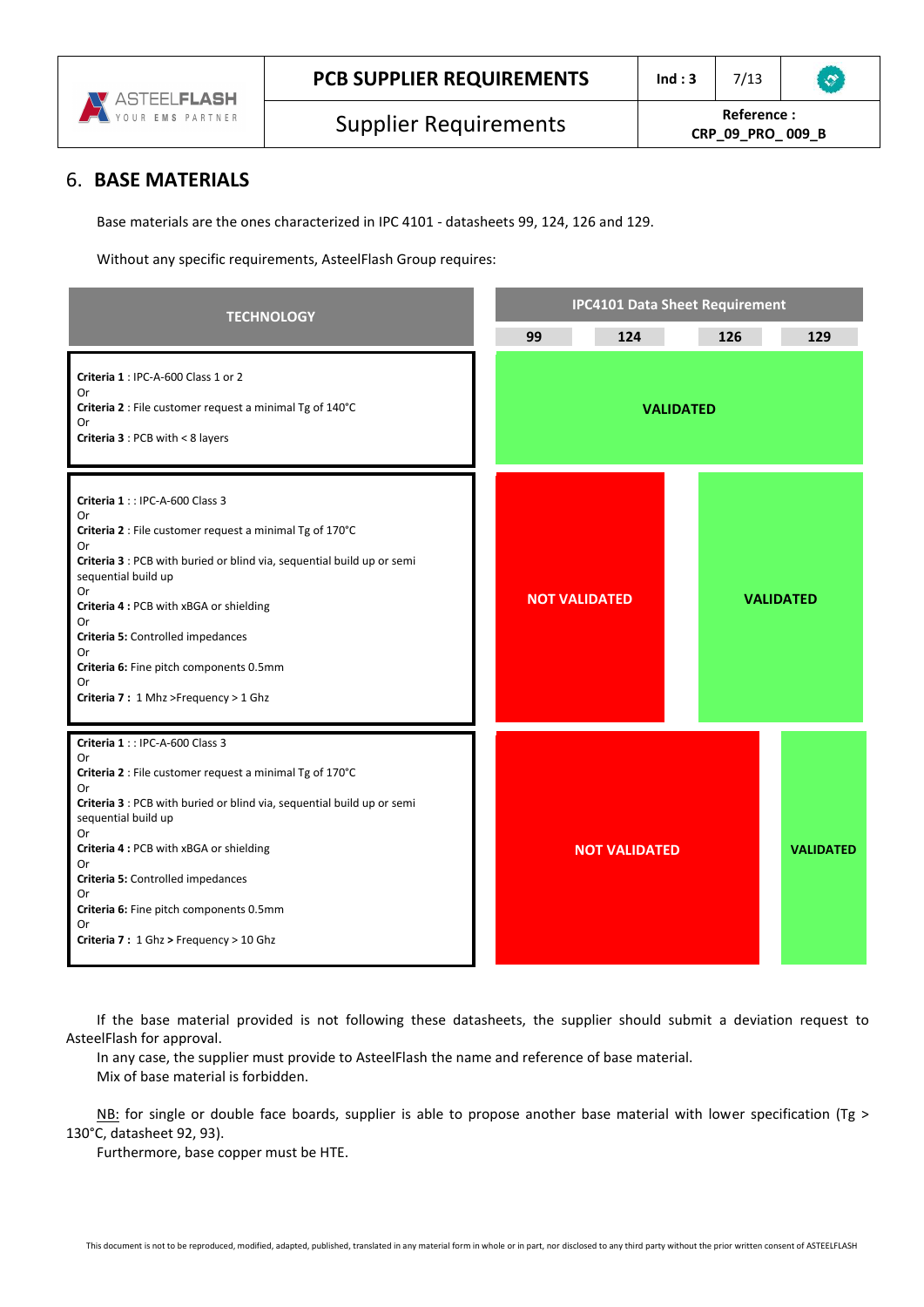

# **CRP\_09\_PRO\_ 009\_B**

 $\mathcal{L}$ 

# 7. **REPAIRS**

Repairs are allowed only after agreement from Asteelflash. In this case only :

- Printed circuit board repairs have to be made per according IPC 7721.
- PCB must be identified and the repair must be localized on the PCB.
- Nevertheless, repairs are prohibited on the internal layers.

Solder mask retouches are allowed and should fulfill the following conditions:

- Conformity with IPC 7711/21
- Adherence or repaired area is conform to IPC-TM-650 requirements
- Material used for retouch is compatible with the solder mask processed on circuit
- The repair doesn't affect surface aspect for SMT component assembly

#### 8. **PANELS**

#### 8.1 DEFECTIVE BOARDS IN PANEL

No panel accepted with a circuit defect.

The admission of individual defective circuit boards in a multiple pattern is subject to agreement with the respective ASTEELFLASH GROUP locations.

Marking of every defective individual PCB is implemented at the specified positions (mainly register guides or changeover pads) with a dark, matt and round cover > 4.0 mm and crossed out in diagonals. This cover must be temperature and solder wave proof (260°C) as well as resistant to ultrasound cleaning. The diameter of the round cover must cover off around the available markings for at least 2 mm, whereby no circuit board multiple pattern scribing, SMD pad´s or parts of neighboring "good" individual PCBs may be affected. With double-sided SMD component mounting, both PCB sides of the reject PCB should be marked.

Caution: All defective PCB multiples should be packed separately for delivery. The packaging of the PCB multiples with the defective PCBs must be clearly marked.

#### 8.2 DECENTERING:

For multipanel set up, following tolerances have to be respected:

- Picture/picture decentering : +/- 0,076mm
- Hole/hole decentering : +/- 0,076mm

#### 9. **TEST**

#### 9.0 AOI

All internal layers have to be controlled, 100%, with AOI equipment.

#### 9.1 ELECTRICAL TEST

Electrical test have to be performed on all the circuits. Parameters to test are :

- Continuity of all the equipotential
- Isolation of one equipotential with all the others.
- Isolation and continuity shall be conform to IPC 9252.

Supplier marks PCB with a black line on PCB edge.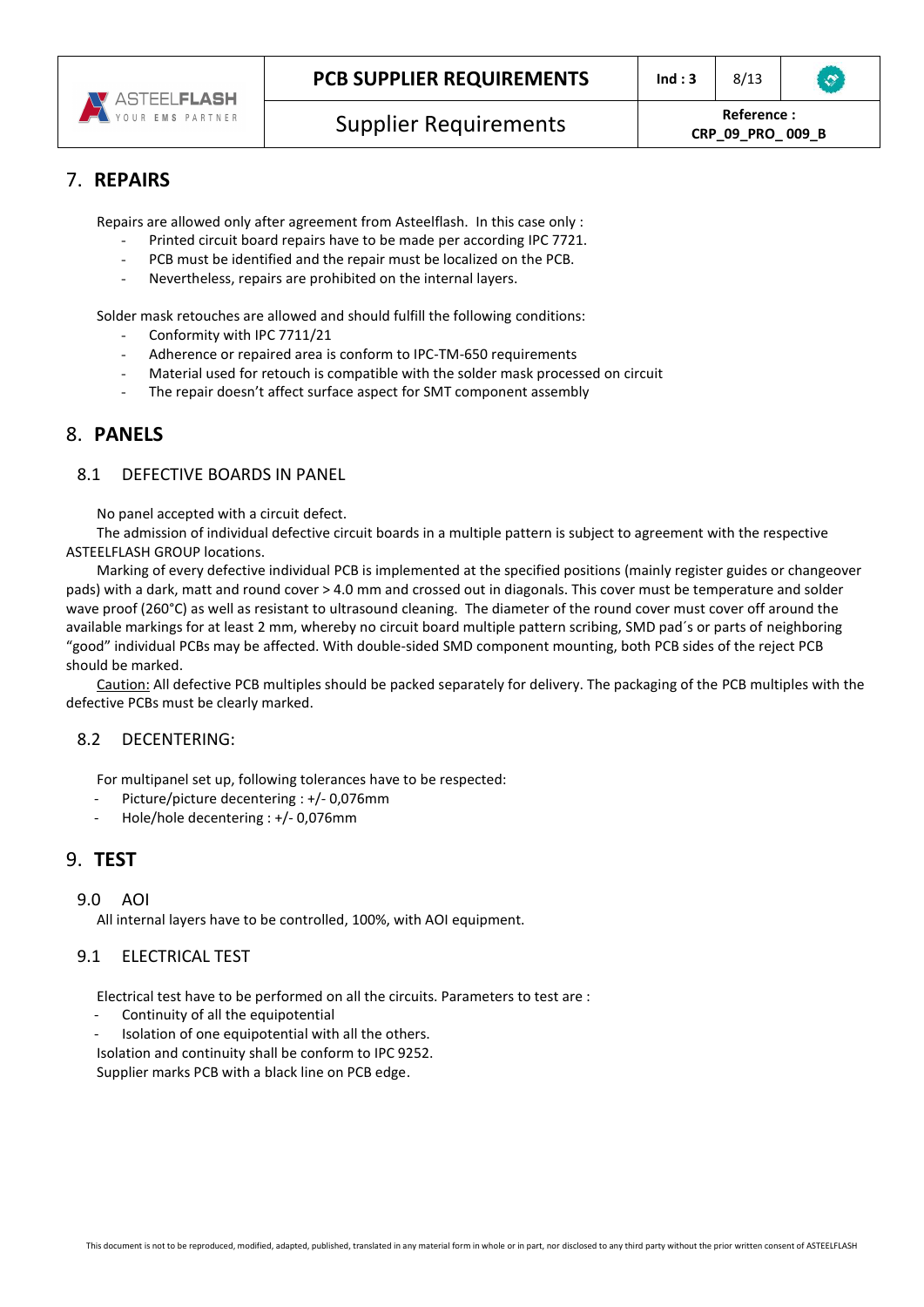

# 10.**PACKAGING**

#### 10.1 PACKAGING RULES

- a) The circuit boards with the respective ordering quantity should be delivered with a maximum of 30 panels per packaging unit, containing individual circuit boards or multiple patterns in the following ESD packaging (unless otherwise agreed)
- b) Common orientation of all PCBs in a packaging unit
- c) Only circuit boards from a single manufacturing batch may be included in a packaging unit
- d) Date code, part count and article number must be printed on every packaging unit.
- e) In all cases, the packaging material must be chemically neutral, free of silicone release agents and may not adhere to the circuit boards. For packaging materials, the statutory packaging regulations (regulations for the avoidance of packaging and waste) shall be used.
- f) The package shall avoid any risk of friction between the boards.
- g) Packaging units with a weight > 15 kg may not be used. For this purpose, fewer circuit boards can be combined to form a packaging unit. Exceptions are only possible after prior consultation with ASTEELFLASH GROUP.
- h) In general: no use of intermediate layers. Exception: carbon, flex-mask, metal

#### 10.2 TYPE OF PACKAGING

| FINISH / TYPE           | Dry pack    | <b>Vacuum Plastic</b> |  |
|-------------------------|-------------|-----------------------|--|
|                         |             | (Shrink foil)         |  |
| Immersion Tin (Sn)      | Allowed     | Allowed               |  |
| Immersion Silver (Ag)   | Allowed     | Allowed               |  |
| <b>OSP</b>              | Mandatory   | Forbidden             |  |
| ENIG (Ni Au)            | Allowed     | Allowed               |  |
| Tin Lead                | Allowed     | Allowed               |  |
| Flex-board (All finish) | Recommended | Allowed               |  |

#### 10.2.1 **Dry Pack**

- a) Circuits shall be packed into a chemically inert heat-sealed polyethylene film (any ionic or organic contaminant must be outgassed)
- b) The package must contain a desiccant bag and a humidity indicator (with a minimum at 5% RH) put on the side of PCB (no desiccant in contact with the circuits)
- c) Supplier must ensure an outgassing of the circuits before packaging. Outgassing conditions are under the supplier responsibility.

#### 10.2.2 **Vacuum Plastic (Shrink foil)**

- a) This shrink foil is equipped with antistatic agent and can be classified as isolating according ESD directive.
- b) The package must contain a desiccant bag and a humidity indicator (with a minimum at 5% RH) put on the side of PCB (no desiccant in contact with the circuits)
- c) Special versions are possible after consultation with ASTEELFLASH.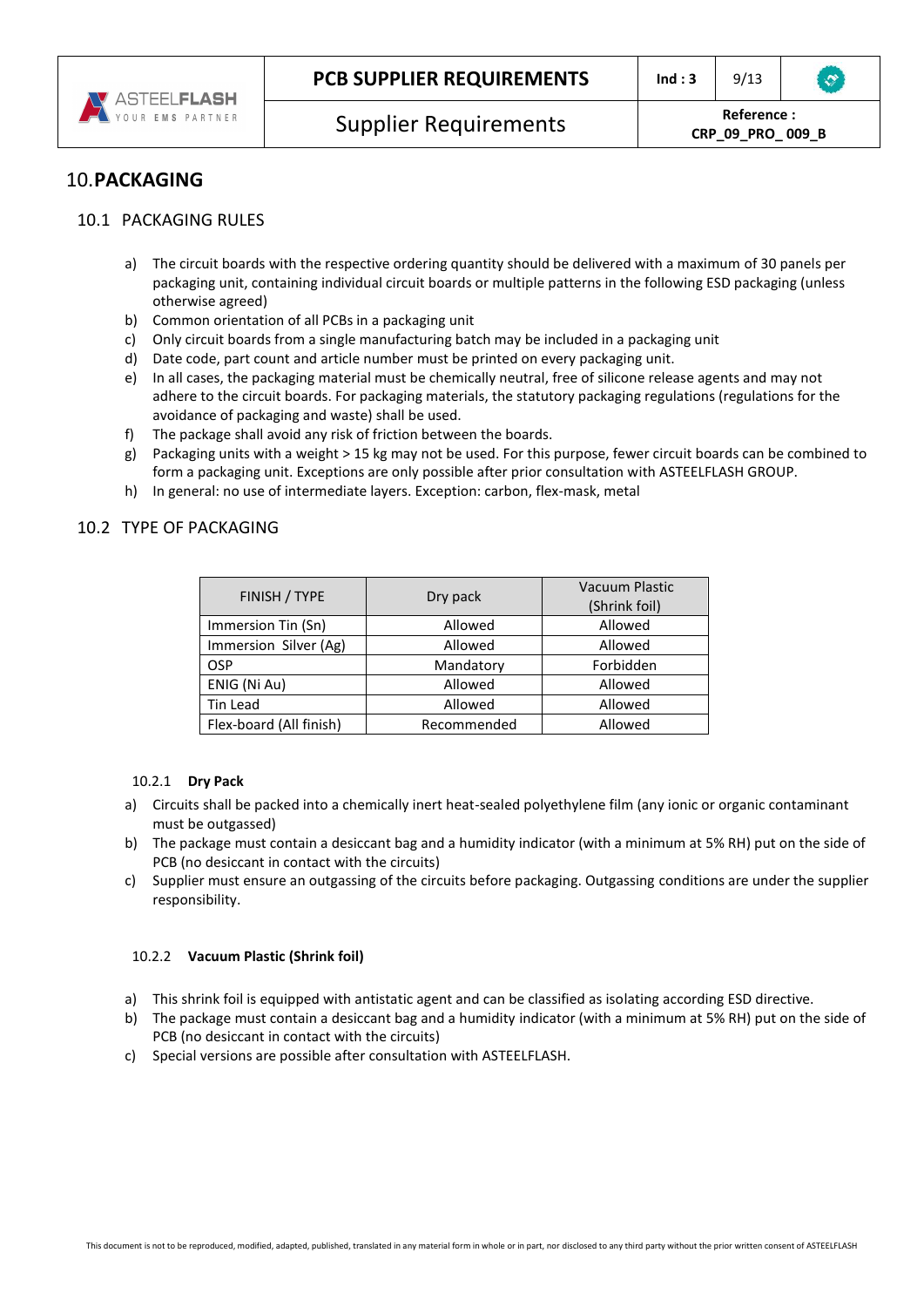

#### 10.3 IDENTIFICATION

In all cases, don't mix into the package:

- Different date codes
- Panel with a nonconforming circuit
- PCB under dispensation
- PCB repaired

All panels must be oriented in the same direction in the package

Each package must be labeled with the following information:

- AsteelFlash Group Purchase Order (PO)
- AsteelFlash Group part number & revision/version
- Supplier part number
- Manufacturer name
- RoHS yes/no
- **Quantity**
- Number of batch
- Date code
- Surface finish
- Asteelflash Deviation number (if applied)

Note: Samples & non-conform PCB under deviation shall be packed in a separate packaging unit and clearly identified on the packaging

# 11.**HANDLING AND TRANSPORTATION PRECAUTIONS**

In order to avoid any deterioration during handling and transportation, a rigid plate must be placed above and below the stack for the following PCB:

- Flex
- PCB with thickness is less or equal to 1,2 mm
- PCB with paper raw material (CEM, FR1, FR2 …)

The supplier must take all dispositions in order to keep mechanical and electrical specification, as well as visual aspect, during the transport (among others things, to avoid any movement between circuits).

It is prohibited to handle the boards with bare hands, if possible, they have to be taken at the board edges in order to avoid contact of gloves with the SMT pads.

- $\triangleright$  Gloves are mandatory to handle the PCB
- $\triangleright$  PCB must be handle by edges
- $\triangleright$  Contact with PCB surface is mandatory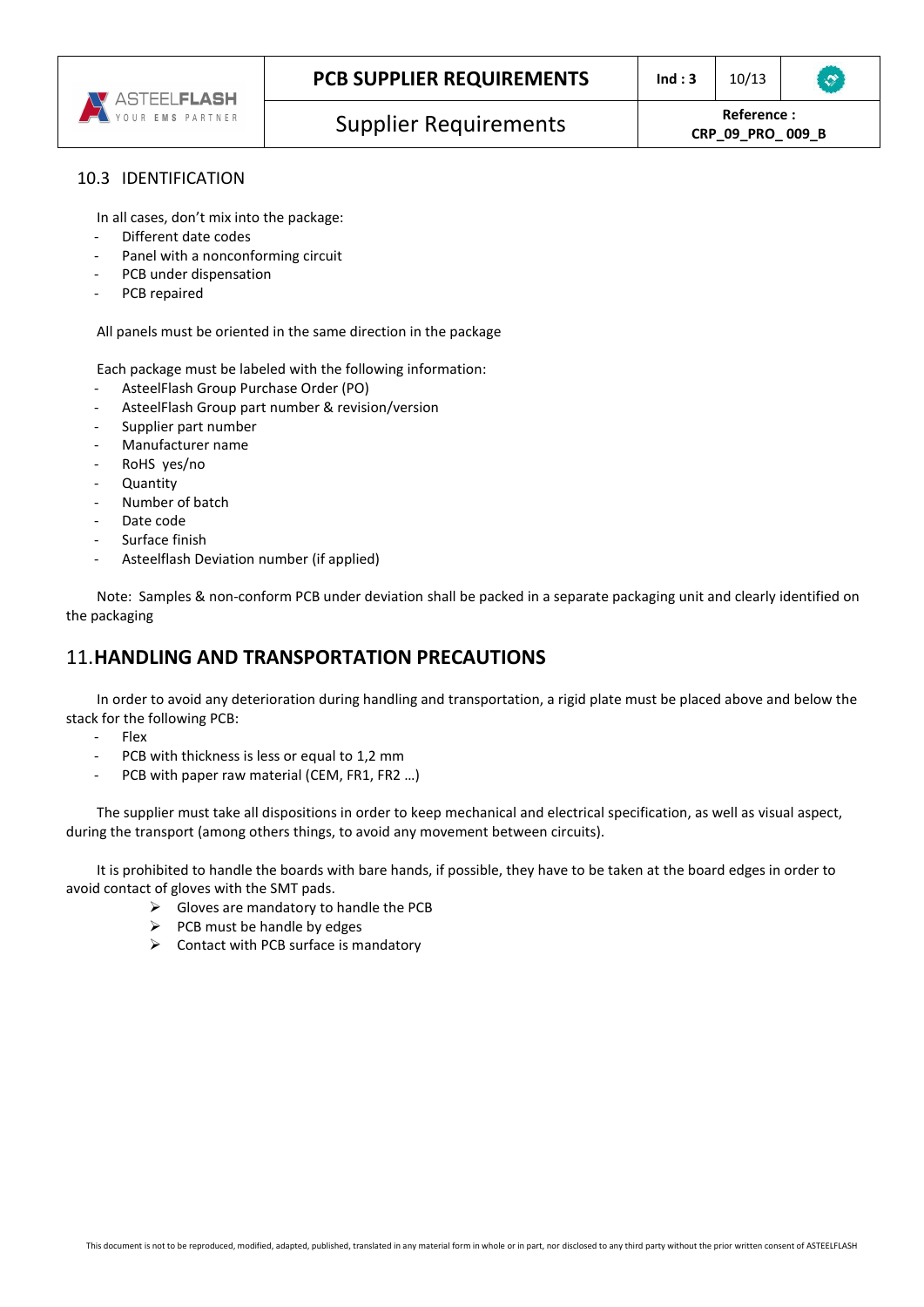# 12.**CONTROL AND DOCUMENTATION**

# 12.1 ACCEPTABILITY LEVEL

Visual control must be done at 100%. The others types of controls (tridimensional) shall be in conformance with IPC-6012 (§4).

# 12.2 PCB QUALIFICATION:

The suppliers has to qualify all new products, new issue, major process change or manufacturing facility change. They may be asked to perform a periodic qualification that will be specified for each product. The qualification methodology depends on the final application of the product:

| <b>Sector</b>                                           | <b>Qualification methodology</b>                   |
|---------------------------------------------------------|----------------------------------------------------|
| Aeronautic/Aerospace/defense   FAI according AS/EN 9102 |                                                    |
|                                                         | PPAP level 3 according to AIAG                     |
| Automotive                                              | IMDS declaration is required as a part of the PPAP |
| Others                                                  | Pre serial Qualification report                    |

Qualification must be performed as same conditions of the mass production.

The first batch must be delivered with the following documents:

- Material list (base material data sheet, batch number, certificate of conformity) following the stack
- Solder resist data sheet
- Finish(es) references
- Subcontracted operation list and name of subcontractors
- Certificate of conformity
- Test certificates
- Delivery order with the purchase order, reference, quantity and PCB's date code
- Control report with following information
- Coupon (micro section after thermal shock and with representative vias)

## **Dimensional control**

- Length, width and thickness of PCBs
- Bow and twist
- Functional dimensions, center-to-center distances, trimming and chamfering
- Line width, spacing and isolation
- Hole size and positioning
- Finishes thickness with X-ray fluorescence ; at least 5 thickness measurements by panel (min, max and standard deviation)

## **Circuit Visual inspection**

- Centering and stack layers
- Base material surface/ subsurface aspect
- Conductor/pad/land aspects
- Plated through/unsupported hole aspect
- **Marking**
- Solder mask aspect
- Finish type and aspect

#### **Microsection :**